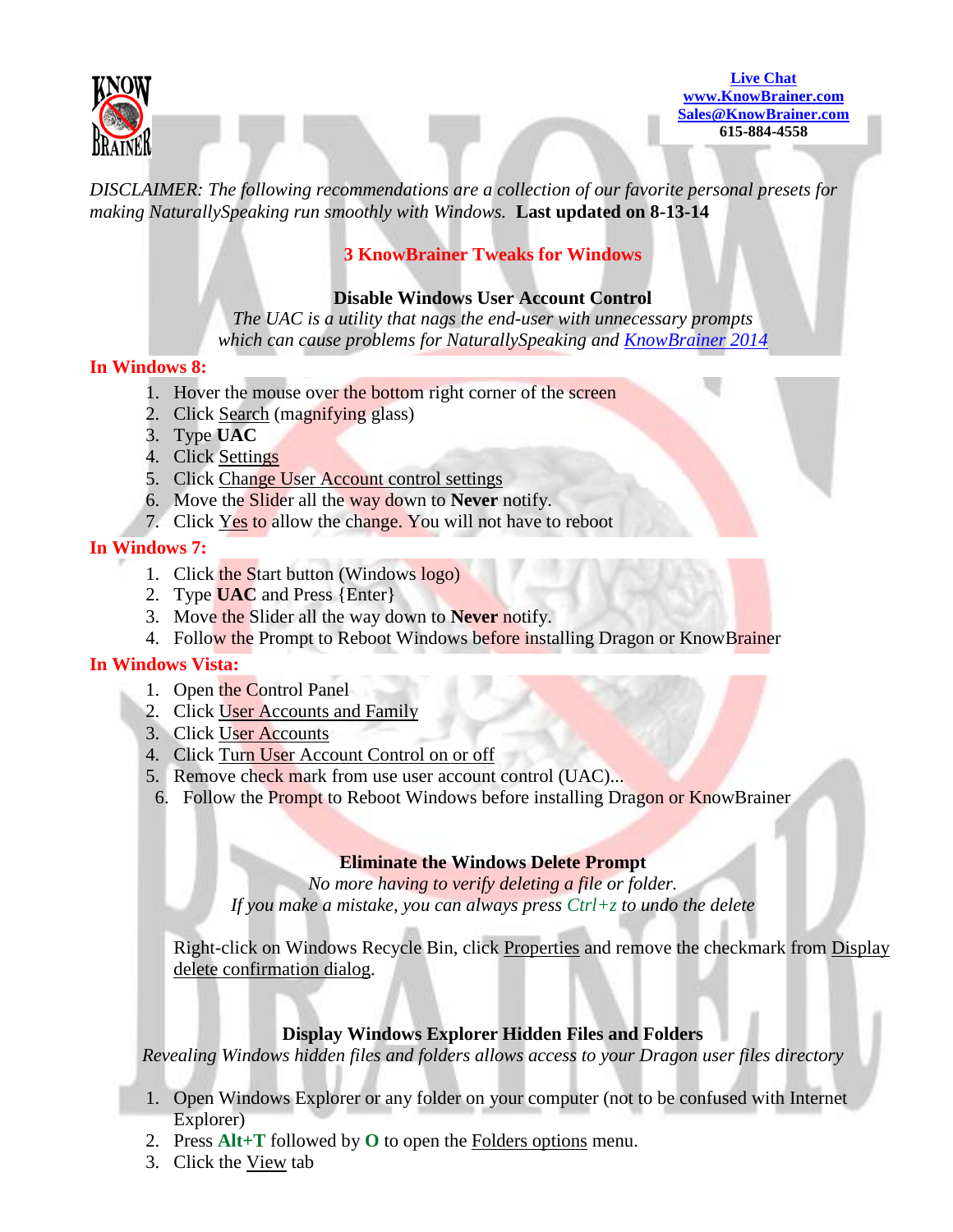4. Click Show hidden files, folders and drives followed by clicking OK.

# **23 KnowBrainer Tweaks for Dragon 13**

# **Ignore the Manufacturer Recommendations after Creating a New User Profile**

1. After Dragon finishes crunching the numbers (when creating a user profile), it will offer to assimilate your Sent e-mails and any documents it finds in your Windows Documents folder. We recommend removing the checkmark from both boxes and clicking **Next**. The reason we don't recommend letting Dragon sift through your Sent e-mail folder is because this folder is likely to contain messages that you are responding to. Dragon can't differentiate between your writings and someone else's writing style. Although your Documents folder may contain lots of documents for Dragon to study, most end-users store their work in another folder so we recommend playing it safe and running the Vocabulary Builder on your own terms by saying add words from documents (later on) and choosing your own documents or folders that you want Dragon to process at a more convenient time.

| Let Dragon search for words and add them now<br>Personalizing the vocabulary is one of the keys to accuracy and productivity. Dragon can perform a basic<br>adaptation now: it can scan your sent e-mails for contact names to add, and learn about your writing<br>style from documents in your 'My Documents' folder.<br>After your profile is created, you can increase its accuracy by analyzing documents located in other folders<br>and importing lists of words.<br>Search the following: (this may take 5-30 minutes to complete)<br>Sent E-mails (Mcrosoft Outlook, Microsoft Outlook Express, Windows Live Mail, Lotus Notes)<br>My Documents (Microsoft Word, Corel WordPerfect, Text, and Rich Text Files )<br>Select Start to begin or Next to skip this step<br>Start<br>If you are in the U.S.: Read our privacy statement here.<br>If you are outside of the U.S.: Read our privacy statement here | Let Dragon automatically improve your accuracy<br>Once you start using your profile, Dragon can periodically improve recognition accuracy based on<br>what you have dictated, corrected, or trained. The more you dictate, correct, and train, the<br>greater the benefit you'll receive from this option.<br>Note that to take advantage of this option, you must have Dragon dosed and your computer running at<br>the scheduled time.<br>Tell me more<br><b>TI Altomatically improve accuracy</b><br>Schedule for Acoustics: every Monday at 02:00<br>Change Schedule<br>Schedule for Language Model: every day at 03:00<br>If you are in the U.S.: Read our privacy statement here<br>If you are outside of the U.S.: Read our privacy statement here | Help us improve Dragon<br>You can help improve Dragon by sending usage data to us periodically. We keep your data secure<br>and confidential. Note that to take advantage of this option, you must have Dragon closed and<br>your computer running at the scheduled time.<br>Data Collection sends speech, text, and associated data to Nuance Communications, Inc., a United<br>States company, to tune, enhance and improve the speech recognition and other components of<br>this and future products and services.<br>Tell me more<br>Run Data Collection<br>Change Schedule<br>Don't run Data Colection but remind about this later<br>Don't run Data Collection<br>Schedule: every Sunday at 04:40<br>If you are in the U.S.: Read our privacy statement here<br>If you are outside of the U.S.: Read our orhitery statement here |
|---------------------------------------------------------------------------------------------------------------------------------------------------------------------------------------------------------------------------------------------------------------------------------------------------------------------------------------------------------------------------------------------------------------------------------------------------------------------------------------------------------------------------------------------------------------------------------------------------------------------------------------------------------------------------------------------------------------------------------------------------------------------------------------------------------------------------------------------------------------------------------------------------------------------|-----------------------------------------------------------------------------------------------------------------------------------------------------------------------------------------------------------------------------------------------------------------------------------------------------------------------------------------------------------------------------------------------------------------------------------------------------------------------------------------------------------------------------------------------------------------------------------------------------------------------------------------------------------------------------------------------------------------------------------------------------------|-----------------------------------------------------------------------------------------------------------------------------------------------------------------------------------------------------------------------------------------------------------------------------------------------------------------------------------------------------------------------------------------------------------------------------------------------------------------------------------------------------------------------------------------------------------------------------------------------------------------------------------------------------------------------------------------------------------------------------------------------------------------------------------------------------------------------------------------|
| Cancel<br>Next ><br>$<$ Fack                                                                                                                                                                                                                                                                                                                                                                                                                                                                                                                                                                                                                                                                                                                                                                                                                                                                                        | Next ><br>$<$ Back                                                                                                                                                                                                                                                                                                                                                                                                                                                                                                                                                                                                                                                                                                                                        | Cancel<br>Cancel<br>Next ><br>$<$ Back                                                                                                                                                                                                                                                                                                                                                                                                                                                                                                                                                                                                                                                                                                                                                                                                  |

2. Although scheduling DNS to run the Acoustic and Language Model Optimizing, when you are not around might sound like a good idea, it usually occurs when your computer is off; resulting in an error the next time you launch DNS. We recommend unchecking this option and clicking **Next** because it is no longer necessary to run this utility. Many end-users have even reported problems after using it. Dragon now optimizes on-the-fly and will prompt you, approximately every 5<sup>th</sup> save, to let it automatically optimize your profile. If you would like to help the manufacturer improve Dragon's accuracy in future releases, click Run Data Collection. However, we recommend against this process because it puts additional stress on your computer.

# **Streamline Adding Words and Phrases to Your Vocabulary**

- 1. Click Vocabulary on the Dragonbar
- 2. Click Add new word or phrase
- 3. Type a unique word that doesn't currently exist in your vocabulary; like KnowBrainer, for example
- 4. Remove the checkmark from I want to train the pronunciation this word or phrase followed by clicking the Add button. This will allow you to add custom words and phrases without the unnecessary step of training and if you are using KnowBrainer 2012/2014 you'll be able to highlight any word or phrase and say Add to Vocabulary to add a commonly used phrase in one quick command.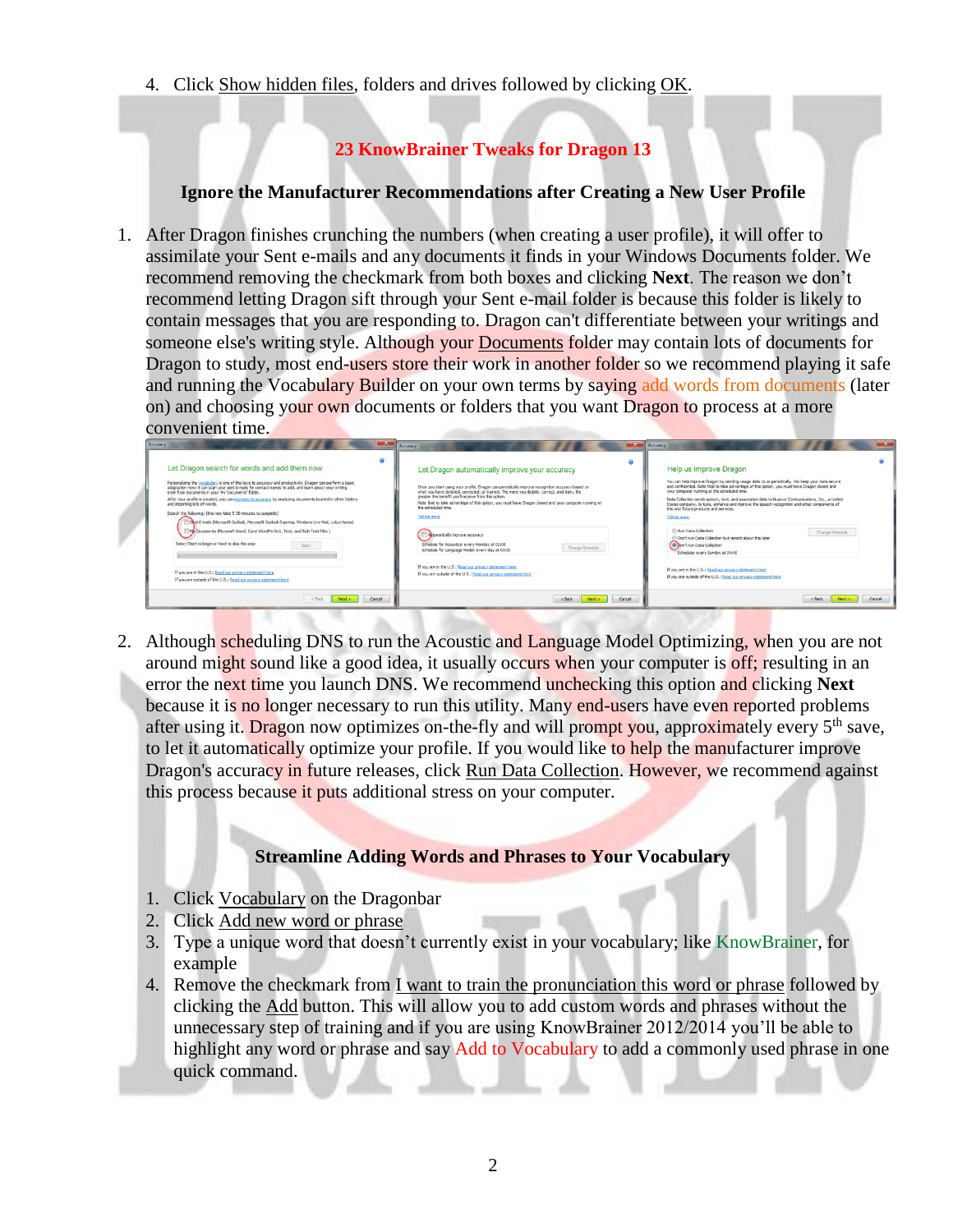# **Dragon Option Recommendations**

- 1. Click Tools on the Dragonbar
- 2. Click Options which will open your Dragon options to the Correction Tab
- 3. Putting a checkmark in "Correct" commands brings up Spelling Window will allow you to say correct <word/s> to pull up the Spell That Correction Dialog box
- 4. Removing the checkmark from Automatically Add Words to the active vocabulary will prevent Dragon from adding unwanted vocabulary (partial words and misspelled words) from Full Text Control documents. This feature is a dual edged sword. If you open a document in a Full Text Control application, like Microsoft Word, that contains misspelled words, Dragon will automatically add them to your vocabulary (even though you didn't dictate the words). On the downside, Dragon will not automatically add unique words to your vocabulary during the correction process so any unique words that you wish to add to your vocabulary, you will either have to do so manually or via the previous KnowBrainer Add to Vocabulary command.

| Playback/Text-to-speech |                                                  | Miscellaneous   | Data             |  |
|-------------------------|--------------------------------------------------|-----------------|------------------|--|
| Correction              | Commands                                         | View            | Hot keys         |  |
|                         | V "Select" commands bring up Correction menu     |                 |                  |  |
|                         | "Select" commands search backwards               |                 |                  |  |
|                         | V "Correct" commands bring up Spelling Window    |                 |                  |  |
|                         | "Spell" commands bring up Spelling Window        |                 |                  |  |
|                         | Automatically add words to the active vocabulary |                 |                  |  |
|                         | Automatic playback on correction                 |                 |                  |  |
| Show Smart Format Rules |                                                  |                 |                  |  |
| Correction Menu         |                                                  |                 |                  |  |
|                         | Show only the choices                            |                 |                  |  |
| Anchor                  |                                                  |                 |                  |  |
|                         | Enable double-click to correct                   |                 |                  |  |
|                         | Show no more than $9 \Rightarrow$                | choices         |                  |  |
|                         |                                                  |                 | Restore defaults |  |
|                         | ОК                                               | Cancel<br>Apply | Help             |  |

- 5. Click the Commands tab
- 6. Move the Pause required before commands to the  $3<sup>rd</sup>$  notch
- 7. Remove the checkmarks from Enable web search commands, Enable desktop search commands, Display search text before performing search and Enable email and calendar commands to prevent Dragon from seemingly going crazy by performing unwanted searches when you are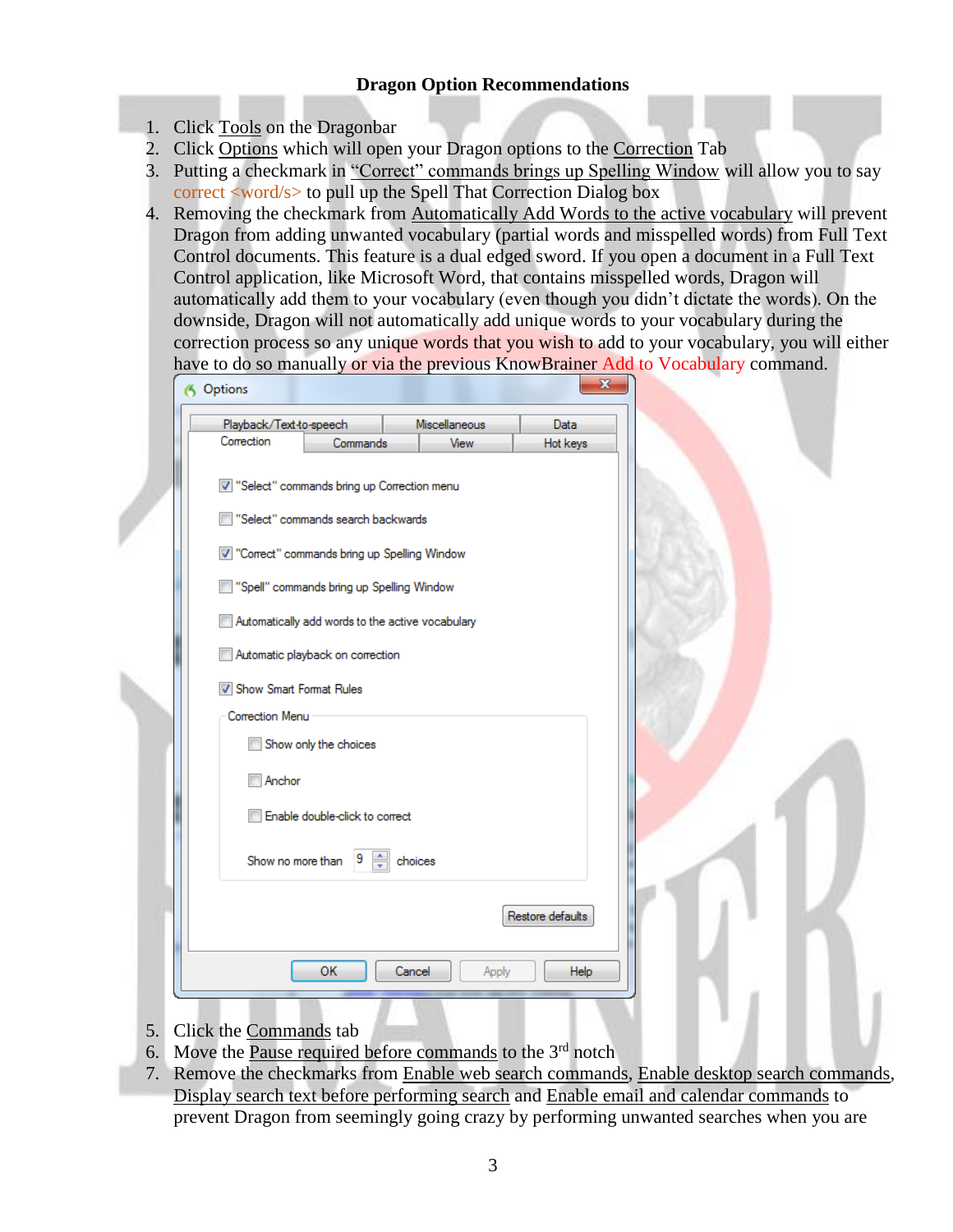attempting to dictate into a non-Full Text Control environment.

8. Removing the checkmark from Enable multiple text searches prevents Dragon from numbering multiple choices when you attempt to select, cut, copy or delete multiple text matches. In other words if you dictate "the fox jumped over the fence" and you wish to select the word "fox" you can just say select fox. If there is more than 1 choice, Dragon will simply select the previous closest choice rather than making you additionally say choose one.

| Playback/Text-to-speech                                | Miscellaneous |      | <b>Dictation Box</b> | Data             |
|--------------------------------------------------------|---------------|------|----------------------|------------------|
| Correction                                             | Commands      | View |                      | Hot keys         |
| Pause required before commands                         |               |      |                      |                  |
| Short<br>$(0.1$ sec $)$                                |               |      | Long<br>(1 sec)      |                  |
| V Enable mouse motion commands                         |               |      | Speed                |                  |
| <b>V</b> Enable HTML support                           |               |      |                      |                  |
| 7 Enable commands in HTML windows                      |               |      |                      |                  |
| V Require "Click" to select hyperlinks in HTML windows |               |      |                      |                  |
| M Require "Click" to select menus                      |               |      |                      |                  |
| V Require "Click" to select buttons and other controls |               |      |                      |                  |
| V Enable recognition mode switching commands           |               |      |                      |                  |
| Enable Web search commands                             |               |      |                      |                  |
| Enable Desktop search commands                         |               |      |                      |                  |
| Display search text before performing search           |               |      |                      |                  |
| Enable E-mail and Calendar commands                    |               |      |                      |                  |
| <b>V</b> Enable Cut shortcut commands                  |               |      |                      |                  |
| <b>V</b> Enable Delete shortcut commands               |               |      |                      |                  |
| V Enable Copy shortcut commands                        |               |      |                      |                  |
| Enable multiple text matches                           |               |      |                      |                  |
| V Enable launching from the Start menu                 |               |      |                      |                  |
| T Enable launching from the desktop                    |               |      |                      |                  |
| Left variable delimiter:                               | ſ             |      |                      |                  |
|                                                        |               |      |                      |                  |
| Right variable delimiter:                              | ı             |      |                      |                  |
|                                                        | More Commands |      |                      | Restore defaults |

9. If you miss the traditional legacy yellow Results Box or not necessarily a fan of the spinning Dragon icon that appears at the end of your dictation, consider putting a checkmark in Show preliminary results. If you want to move the Results Box out of your way, consider dictating a few words, left clicking on the Results Box and dragging the Results Box to a preferred location such as the upper left-hand corner of your Window. If you would like to see the Results Box disappear, after performing a command or dictation, consider changing the auto hide delay to 1 second.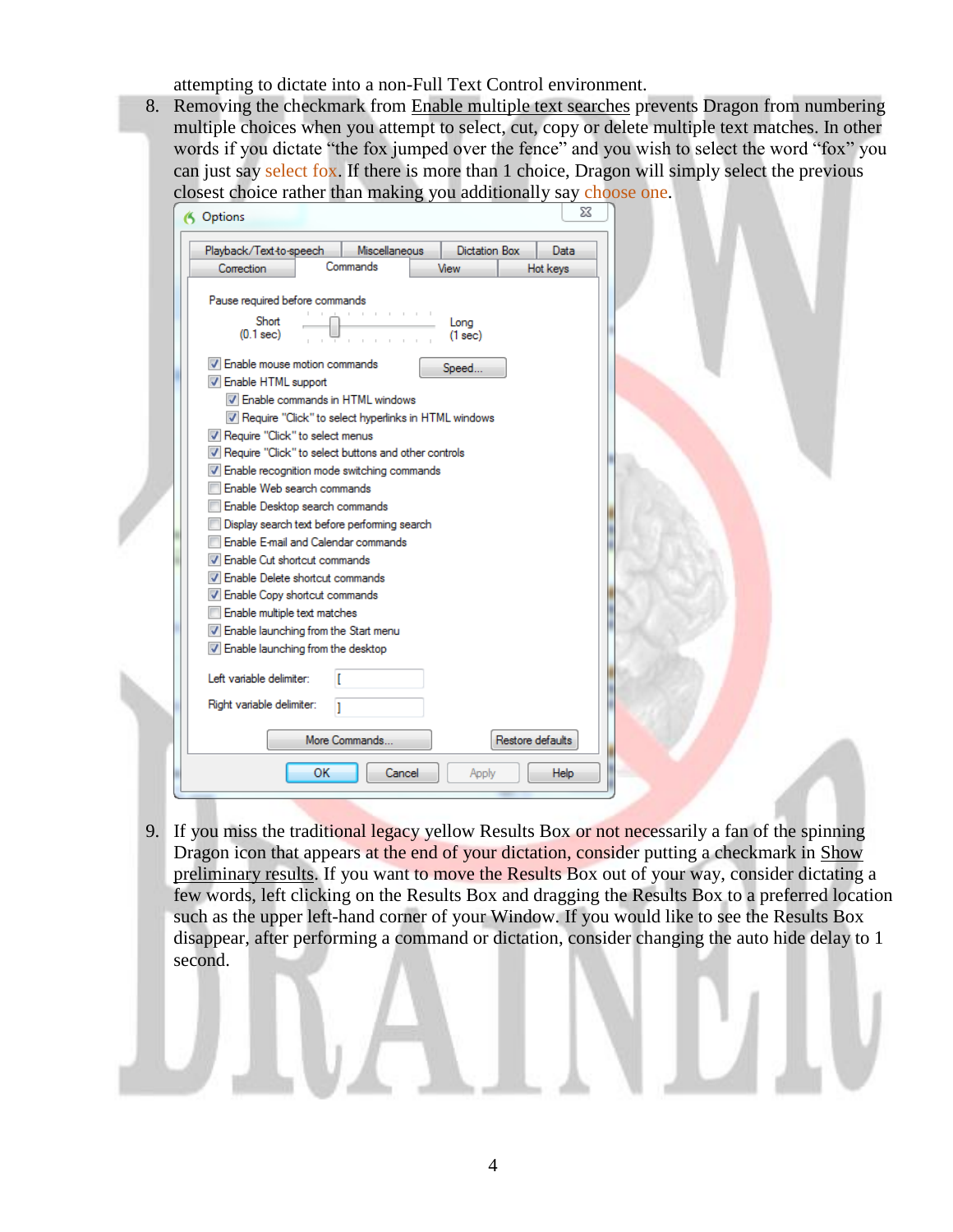| Playback/Text-to-speech    |          | Miscellaneous           | <b>Data</b>      |  |
|----------------------------|----------|-------------------------|------------------|--|
| Correction                 | Commands | View                    | Hot keys         |  |
|                            |          |                         |                  |  |
| DragonBar                  |          |                         |                  |  |
| Preview:                   |          | Mode:                   |                  |  |
|                            |          | ◯ New                   |                  |  |
|                            |          | <b>Docked to Top</b>    |                  |  |
|                            |          |                         |                  |  |
| pain (pa punto) (pa        |          | <b>Docked to Bottom</b> |                  |  |
|                            |          | <b>O</b> Floating       |                  |  |
|                            |          | C Cling                 |                  |  |
|                            |          |                         |                  |  |
|                            |          | Tray Icon Only          |                  |  |
|                            |          |                         |                  |  |
|                            |          | V Show extras           |                  |  |
|                            |          |                         |                  |  |
|                            |          |                         |                  |  |
| Results Box                |          |                         |                  |  |
| <b>V</b> Anchor            |          | Auto-hide delay:        |                  |  |
|                            |          | 1 second                |                  |  |
| V Show preliminary results |          |                         | ▼                |  |
| Beep after recognition     |          |                         |                  |  |
|                            |          |                         |                  |  |
|                            |          |                         | Restore defaults |  |
|                            |          |                         |                  |  |
|                            |          |                         |                  |  |

- 10. Click the Hot keys tab
- 11. The default Dragon hotkey for toggling your microphone on and off is the {Plus} Key on an extended keyboard but if you don't have an extended keyboard or if you need to use your extended keyboard for calculator functions, you might consider double-clicking on the Microphone on/off menu and substituting the {Pause} Key.
- 12. Click the Data tab
- 13. Change Disk space reserved for playback from 100 to 200
- 14. Change Save recorded dictation with document from **Always** (Yikes) to **Never**.
- 15. Remove the checkmark from Run Accuracy Tuning at the time scheduled by your administrator. The jury is still out on as to whether or not this utility helps or hinders a user profile.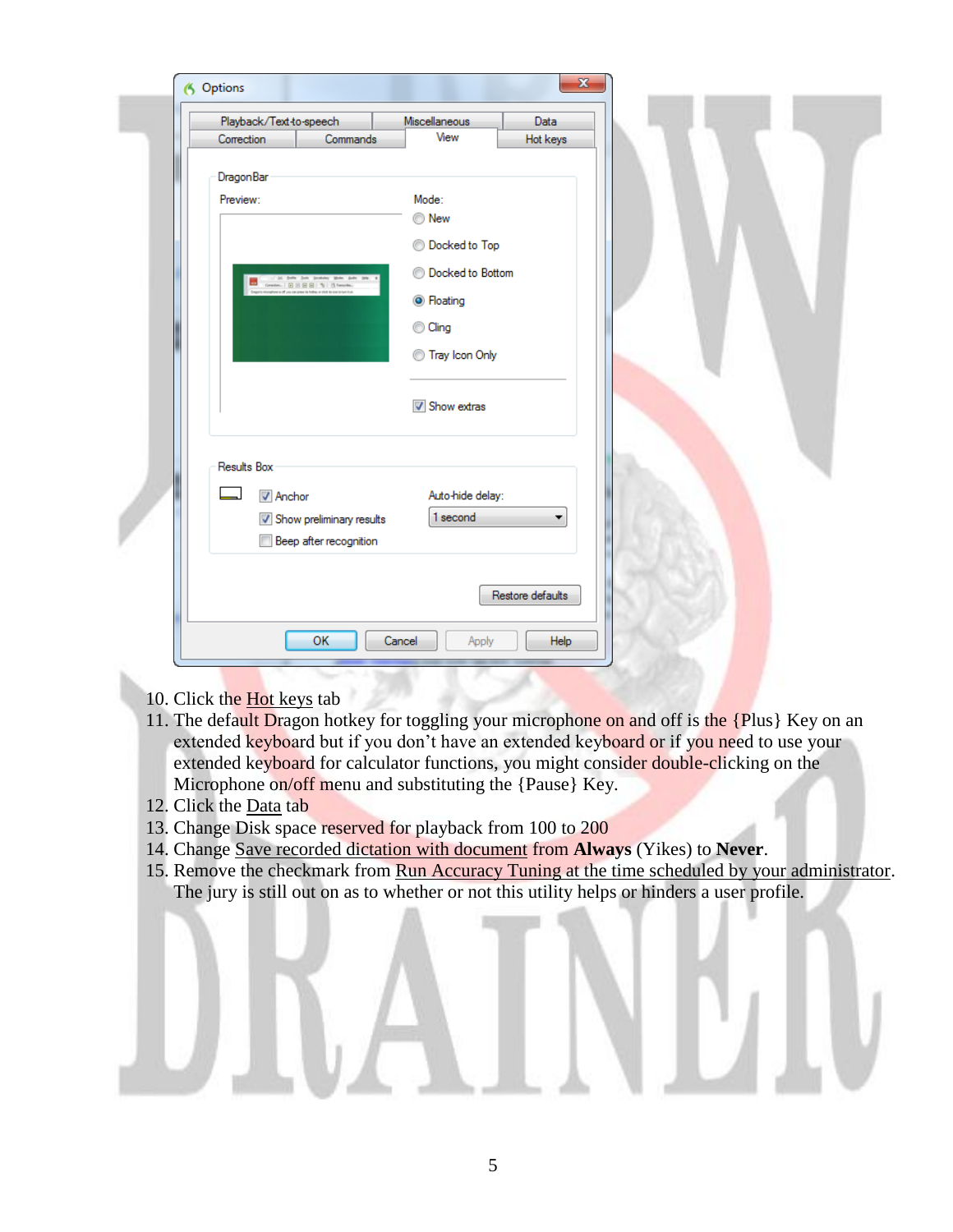| 53<br>6 Options                                                                                                                                           |
|-----------------------------------------------------------------------------------------------------------------------------------------------------------|
| <b>Correction</b><br><b>Commands</b><br>View<br>Hot keys                                                                                                  |
| Data<br>Miscellaneous<br>Playback/Text to-speech<br><b>Dictation Box</b>                                                                                  |
| Archive size<br>V Store corrections in archive<br>Conserve disk space required by user profile (for portability)                                          |
| 200<br>Disk space reserved for playback:<br>MB                                                                                                            |
| Never<br>Save recorded dictation with document                                                                                                            |
| ÷<br>5<br>Automatically back up user profile every<br>saves                                                                                               |
| Don't back up user profile                                                                                                                                |
| Run Accuracy Tuning at the time scheduled by your Administrator.                                                                                          |
| Data Collection<br>Collect recognition data to send to Nuance at the time<br>scheduled by your Administrator (may consume up to 500 MB of<br>disk space). |
| Disk space currently used for this feature: 0 MB<br>Delete Data                                                                                           |
| Restore defaults<br>Advanced                                                                                                                              |
| OK<br>Cancel<br>Apply<br>Help                                                                                                                             |

- 16. Depending on whether you're using DMPE 2 or any other NaturallySpeaking product, the Dictation Box options differ but our only critical recommendation is to make certain that you choose a setting that preserves your dictation to the Windows clipboard in the event that a Dictation Box transfer fails, so that you don't lose your work.
- 17. Click the Miscellaneous tab
- 18. Move the speed vs. accuracy slider from the default 50% setting to the most accurate setting if your computer is fast enough to handle the change. If you're using BestMatch IV, this shouldn't be an issue for most computers.
- 19. We recommend against launching Dragon in QuickStart mode (which by default should be checked)
- 20. We recommend removing the checkmark from Alert when audio quality is low because it is too sensitive
- 21. If you don't like your microphone automatically going to sleep after 5 minutes of nonuse, you can change the setting to 120 minutes, which is the maximum.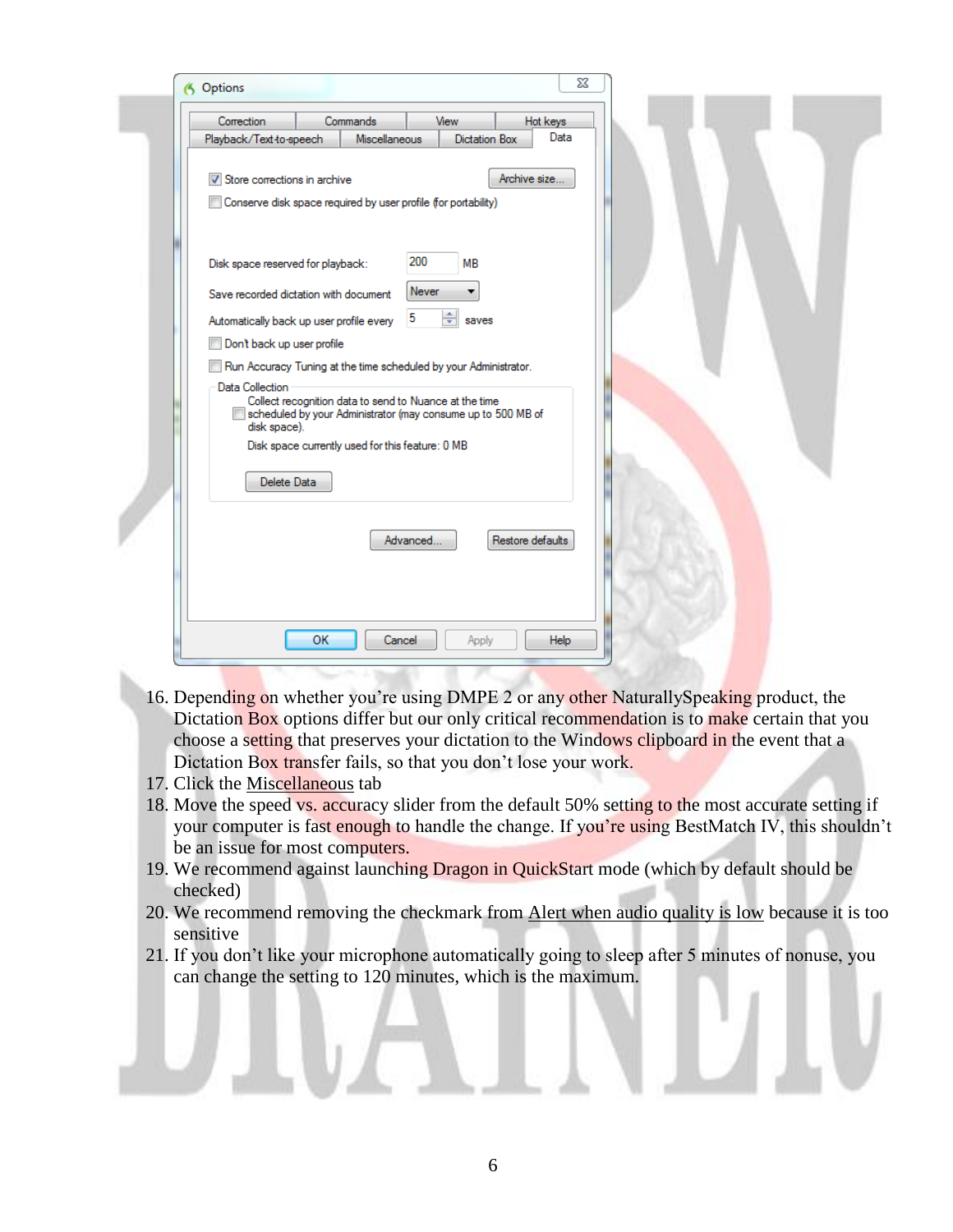

- 22. How to force the Dictation Box to work the same way and DMPE 2 as it does in other NaturallySpeaking additions. (Note that this tweak is exclusive to DMPE 2)
	- a. Open Dragonbar Tools/Options
	- b. Click the Dictation Box tab
	- c. Put a checkmark in Anchor Dictation Box to application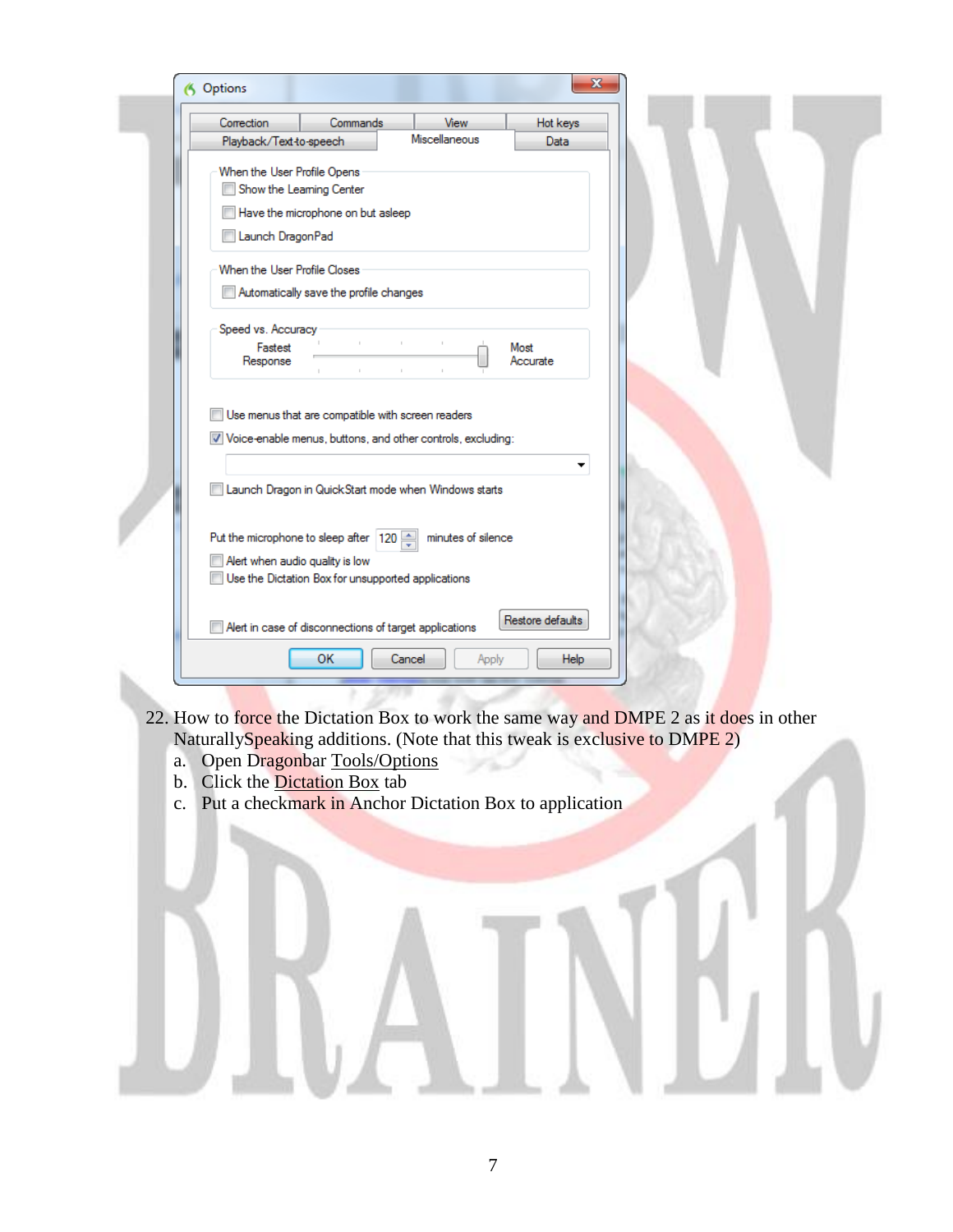| Correction<br>Playback/Text-to-speech                                                                            | Commands                             | Miscellaneous | View<br>Dictation Box |                        | Hot keys<br>Data |  |  |
|------------------------------------------------------------------------------------------------------------------|--------------------------------------|---------------|-----------------------|------------------------|------------------|--|--|
| 7 Anchor Dictation Box to application (need to close Dictation Box)                                              | Automatically open the Dictation Box |               |                       |                        |                  |  |  |
| Fort<br>Arial, 10 point                                                                                          |                                      |               |                       |                        |                  |  |  |
|                                                                                                                  | AaBbYyZz                             |               |                       | Change Font<br>Default |                  |  |  |
| Paste options                                                                                                    |                                      |               |                       |                        |                  |  |  |
| <sup>1</sup> Type keys <ctrl+v><br/>Use Windows Paste command<br/>Simulate keystrokes</ctrl+v>                   |                                      |               |                       |                        |                  |  |  |
| Hidden Dictation Box behavior<br>Open Dictation Box as hidden                                                    |                                      |               |                       |                        |                  |  |  |
| Dictation Box visibility (%): 100 -                                                                              |                                      |               |                       |                        |                  |  |  |
| Allow user commands when hidden<br>Allow voice dictation commands when hidden                                    |                                      |               |                       |                        |                  |  |  |
| Leave Dictation Box open after text is transferred<br>Show character count<br>Keep transferred text in clipboard |                                      |               |                       |                        |                  |  |  |
|                                                                                                                  |                                      |               |                       |                        |                  |  |  |
|                                                                                                                  |                                      |               |                       |                        | Restore Defaults |  |  |
|                                                                                                                  | <b>OK</b>                            | Cancel        | Apply                 |                        | Help             |  |  |

23. Your user profile is extremely valuable. By default, NaturallySpeaking automatically creates a backup user profile every 5 times you save your current profile. We recommend leaving the default setting but not trusting it entirely. If anything happens to your current profile, which is a fairly common event, there is an 80% chance that your backup profile will be intact. You probably wouldn't want to hear those odds if you were about to undergo surgery but unlike surgery, you can increase your user profile odds. We recommend scheduling an appointment, in your calendar, for a monthly manual external backup of your ~ C:\ProgramData\Nuance\NaturallySpeaking13\Users\(your username) to an external drive;

preferably not on the premises. In the event of a fire or other catastrophe, you could lose your backup. For this reason, we prefer network or cloud backups.